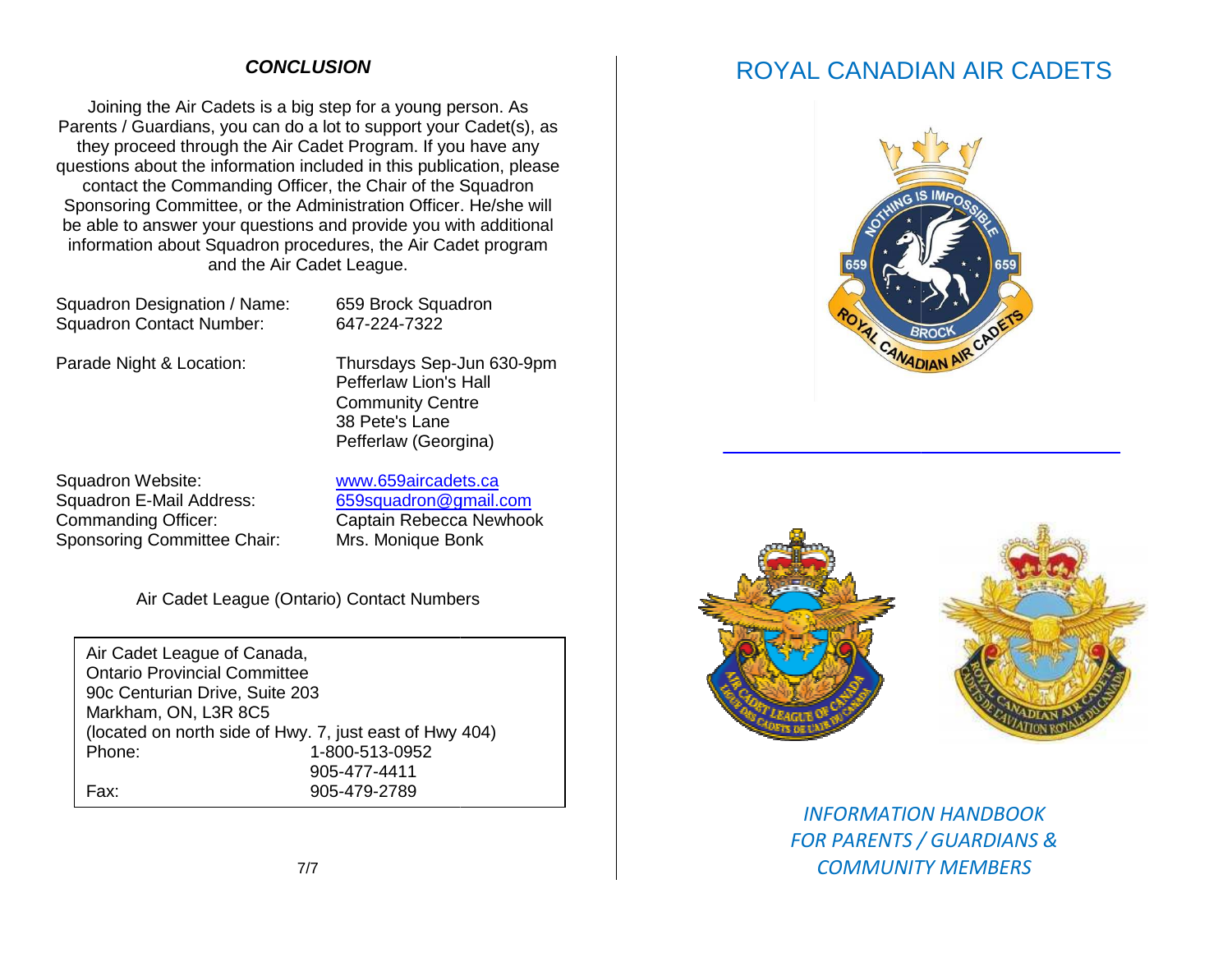### **INFORMATION HANDBOOK**

Welcome to the Royal Canadian Air Cadet Program. Your Cadet(s) has joined one of Canada's premier youth organizations.

In Ontario there are almost 8000 young people, between the ages of 12 and 19, enrolled in 119 Squadrons, of which some 7000 Cadets are in the 103 Squadrons under the Ontario Provincial Committee, of the Air Cadet League. The remainder are in Northwestern Ontario and the Ottawa Valley. On behalf of the Air Cadet League, the Department of National Defence, the Sponsors and Staff of the local Squadron, we would like to welcome you and your Cadet(s) to the Air Cadet program.

# **BACKGROUND**

The Air Cadet program started in 1941 when a group of Civilian Volunteers set up a country-wide, voluntary organization, to help stimulate an interest in flying and aviation. Many Cadets eventually entered wartime service with the RCAF. Following the end of the war, the Air Cadet program remained in place. Its role changed to meet the changing needs of society and its young people. The aims of the Air Cadet program are as follows:

- • To develop, in youth, the attributes of good citizenship and leadership
	- To promote physical fitness
- • To stimulate an interest in the Air element of the Canadian Forces

Many Cadets choose to pursue their interest in aviation, through a career in the Armed Forces, or through post-secondary study, leading to a position in Canada's aviation industry. Everything we do in Air Cadets can be summed up in the motto of the program:

### **To Learn, To Serve, To Advance**

We are pleased that your Cadet(s) has chosen to join Canada's premier youth program.

# **GETTING INVOLVED**

There are many ways that Parents / Guardians / Community Members-at-Large can get involved.

#### **Become a Volunteer**

There is a need for volunteers. Squadrons require support, from Adults (Civilian Volunteers), for various activities, including: driving to/from Special Activities and Events, operating the Canteen, Fundraising and a variety of other roles / responsibilities.

#### **Become a Civilian Instructor**

If you can devote time, on a regular basis, to the Squadron, or if you have special skills (e.g. flying, first aid, photography, marksmanship), you may become a Civilian Instructor. CIs are considered part of the Squadron staff complement and receive some pay for their efforts.

### **Become a CIC Officer**

The Officers, of the Cadet Instructor Cadre, are members of the Canadian Forces, whose duties are to instruct Cadets. Officers must be able to attend regularly (Parade Nights and Special Events, evenings / weekends), as well as take training courses offered, through the military. CIC Officers receive pay, uniforms and training, through the Canadian Forces and are eligible for promotion, after meeting national standards.

### **Join the Squadron Support / Sponsoring Committee**

Each Squadron has a Support / Sponsoring Committee. This Committee provides support to the Squadron. Members are involved with Fundraising, promoting Squadron Activities / Events, liaising with the Air Cadet League and supporting the Commanding Officer. The committee usually meets monthly, although some committees meet more often. Any additional help, or special skills (e.g. creative, accounting, fundraising, public relations, communications, technical, administrative), would be useful. Please contact the SSC Chair, or Administration Officer.

Any adult, who wishes to work with Air Cadets, must be registered and screened by the Sponsoring Committee, or the Canadian Forces. This process could include a reference check and a criminal record check.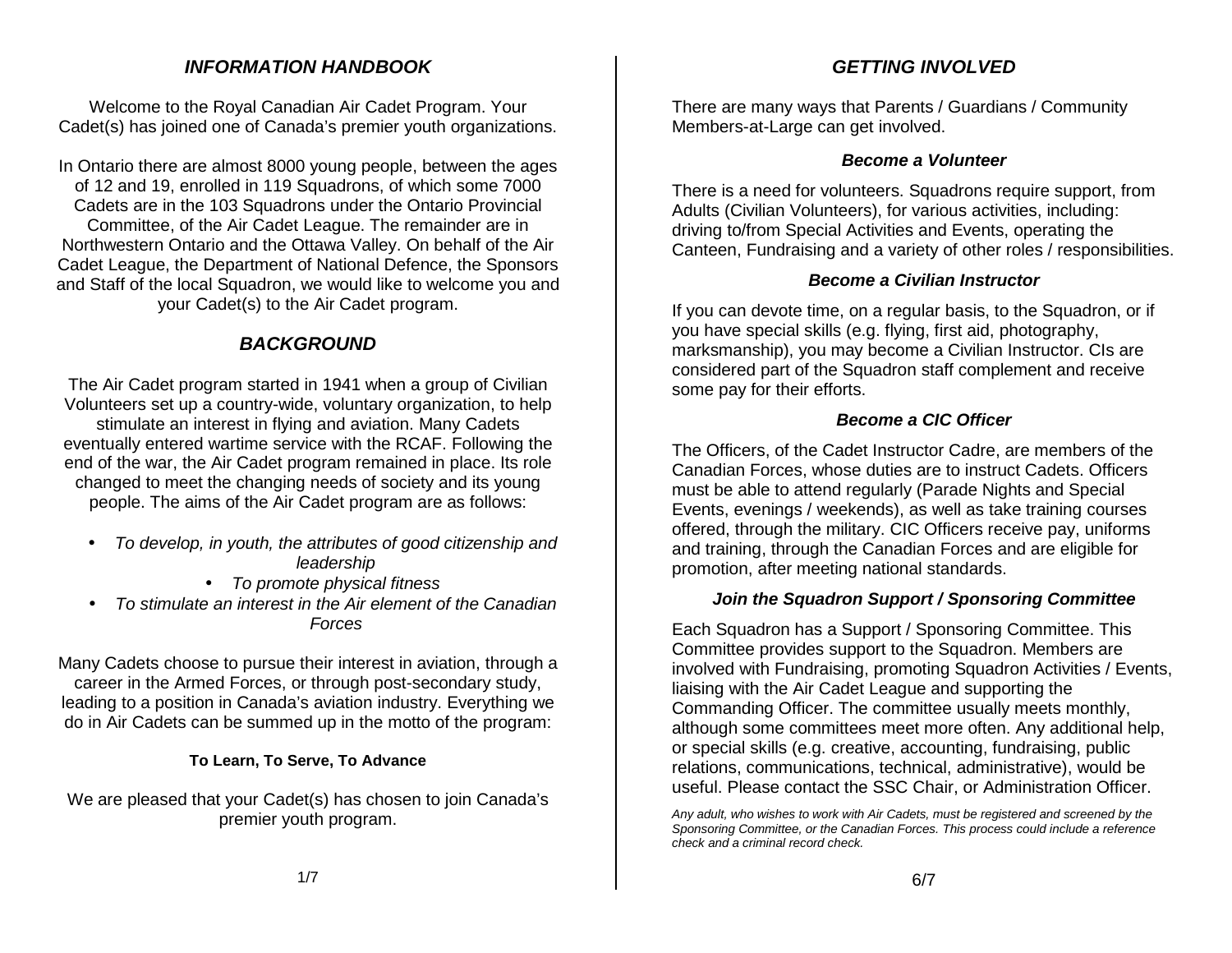#### **SUMMER TRAINING COURSES**

Each year, hundreds of Air Cadets have the opportunity to attend courses, at Summer Training Centres, throughout the country. Courses run two, three and six / seven weeks, and they cover a wide range of subjects, from General Training, to Aviation, Music, Athletics, Leadership and Flying. Senior Cadets also have the opportunity for summer employment, as Staff Cadets. There is no cost to attend Summer Training Courses, however, spaces are limited.

The Commanding Officer establishes a priority list, for each Summer Training Course. A Cadet's position, on the priority list, is determined by a number of factors including: the Cadet's age, interest and aptitude in the particular course, previous summer training and level of effective participation in local Squadron training, activities, events, fundraising and community service. This information helps the DND Cadet Detachment to make the final decision, on which Cadets go on course.

Cadets need to fill out an application form for Summer Training Courses. These forms are usually sent home in January. Please take the time to complete the form fully and return it to the Squadron promptly. If you have any questions, about the information requested on the form, please contact the Commanding Officer.

Six / Seven-week National Courses, for Senior Cadets, have a more involved application process. The application package is sent home in November, or December. Supporting documentation, including a narrative, a school transcript and other items, must accompany the application. You can assist your Cadet(s) in completing these forms. There is also a written test required, as part of the qualification process, for Glider and Power Pilot Scholarships, in January. Interviews, for all prospective candidates, occur in February.

For more information about Summer Training Courses, including application procedures, timelines and potential course dates, contact your Commanding Officer.

## **THE PARTNERSHIP**

The Royal Canadian Air Cadet Program is an unique partnership between the Royal Canadian Air Force and the Air Cadet League. This partnership can be found at all levels of the program: National, Provincial and, most importantly, at the Community / Squadron level.

Each Squadron is sponsored by a local organization(s). These may be Service Clubs, such as the Lions, a branch of the Royal Canadian Legion, a wing of the Air Force Association, a group of clubs, or a Parents' association. Sponsors' funds make possible supplemental / optional activities, programs and events such as Citizenship Trips and Bands, that are not funded by the Canadian Forces. As well, the Squadron Support Committee assists in the operation of the Squadron. The SSC is responsible for, among other things, fundraising, securing facilities for the Squadron to conduct its training and administration, assisting in finding suitable adults to enroll as Officers, Civilian Instructors and Civilian Volunteers, Cadet Recruitment and Squadron promotion.

Each squadron is staffed by a group of Officers, Civilian Instructors and Civilian Volunteers, under the direction of the Commanding Officer. The CO is responsible for the control, welfare and training of the cadets and for supervising the operation of the squadron and the implementation of the training program. The CO and his/her team organize the training program, according to nationally set standards and plan and implement various training activities, during the week and on weekends.

At the Provincial and National level, the Canadian Forces, the Air Cadet League and the Department of National Defence (DND) work cooperatively to provide the necessary structure, guidance and resources, to support the Squadrons, at the local level. This includes provision of uniforms and training for Officers and Cadets, aircraft and gliders, for the gliding program, as well as administrative support, for Squadrons and Sponsoring Committees.

Without this unique partnership, the Air Cadet program would not be as successful, as it is today.